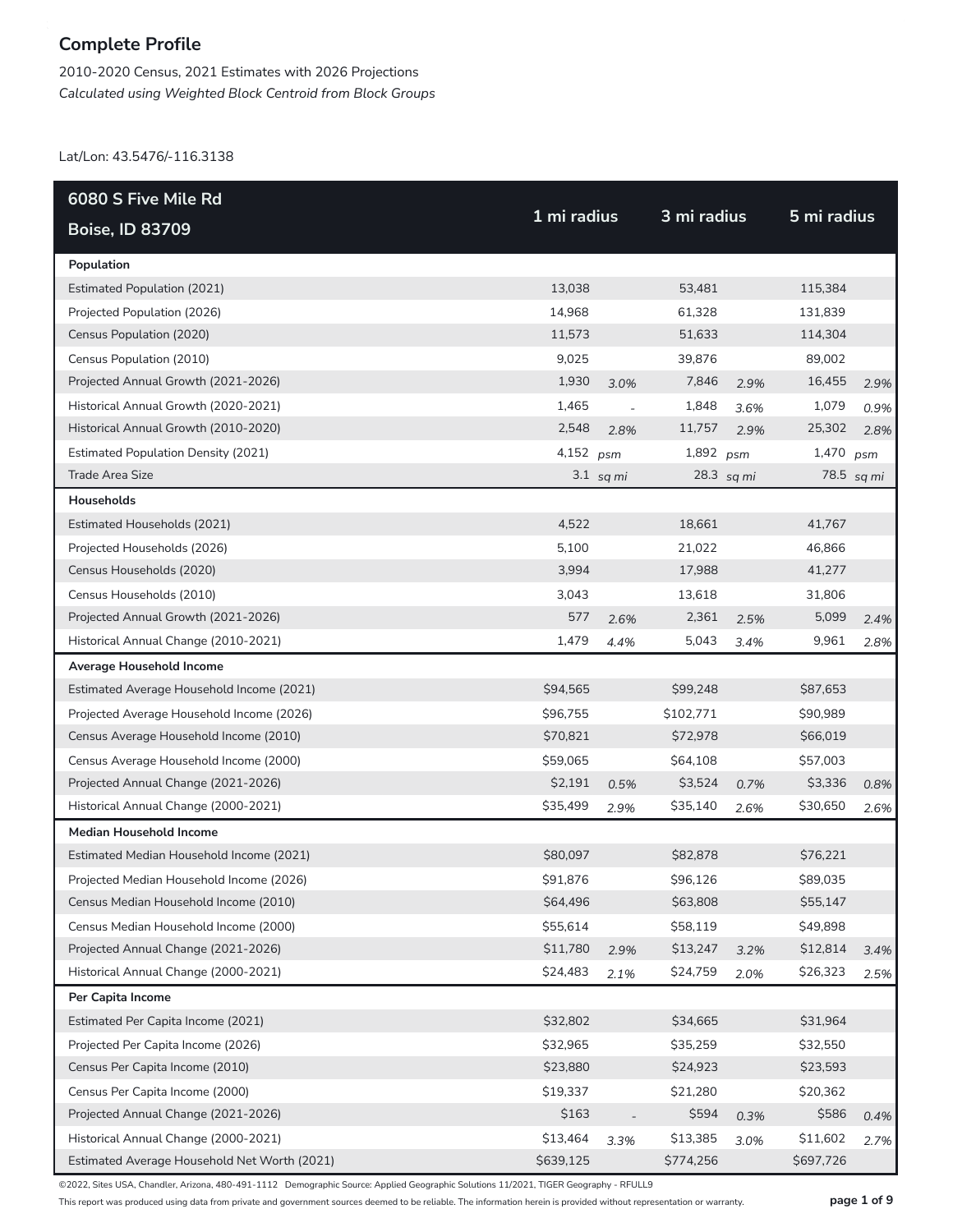2010-2020 Census, 2021 Estimates with 2026 Projections *Calculated using Weighted Block Centroid from Block Groups*

Lat/Lon: 43.5476/-116.3138

| 6080 S Five Mile Rd                           | 1 mi radius  |             |              | 3 mi radius |               |       |  |
|-----------------------------------------------|--------------|-------------|--------------|-------------|---------------|-------|--|
| <b>Boise, ID 83709</b>                        |              |             |              |             | 5 mi radius   |       |  |
| <b>Race and Ethnicity</b>                     |              |             |              |             |               |       |  |
| Total Population (2021)                       | 13,038       |             | 53,481       |             | 115,384       |       |  |
| White (2021)                                  | 10,380 79.6% |             | 44,378 83.0% |             | 92,731        | 80.4% |  |
| Black or African American (2021)              | 219          | 1.7%        | 778          | 1.5%        | 3,504         | 3.0%  |  |
| American Indian or Alaska Native (2021)       | 91           | 0.7%        | 314          | 0.6%        | 735           | 0.6%  |  |
| Asian (2021)                                  | 398          | 3.1%        | 1,792        | 3.4%        | 3,860         | 3.3%  |  |
| Hawaiian or Pacific Islander (2021)           | 74           | 0.6%        | 200          | 0.4%        | 383           | 0.3%  |  |
| Other Race (2021)                             | 509          | 3.9%        | 1,474        | 2.8%        | 4,263         | 3.7%  |  |
| Two or More Races (2021)                      | 1,367        | 10.5%       | 4,545        | 8.5%        | 9,908         | 8.6%  |  |
| Population < 18 (2021)                        |              | 3,492 26.8% | 13,560 25.4% |             | 27,420        | 23.8% |  |
| White Not Hispanic                            |              | 2,477 70.9% | 10,086 74.4% |             | 19,399        | 70.7% |  |
| <b>Black or African American</b>              | 86           | 2.5%        | 280          | 2.1%        | 718           | 2.6%  |  |
| Asian                                         | 79           | 2.3%        | 344          | 2.5%        | 783           | 2.9%  |  |
| Other Race Not Hispanic                       | 400          | 11.5%       | 1,317        | 9.7%        | 2,633         | 9.6%  |  |
| Hispanic                                      | 450          | 12.9%       |              | 1,534 11.3% | 3,887         | 14.2% |  |
| Not Hispanic or Latino Population (2021)      | 11,723 89.9% |             | 49,067 91.7% |             | 103,971       | 90.1% |  |
| Not Hispanic White                            | 10,075       | 85.9%       | 43,030       | 87.7%       | 89,479        | 86.1% |  |
| Not Hispanic Black or African American        | 215          | 1.8%        | 751          | 1.5%        | 3,383         | 3.3%  |  |
| Not Hispanic American Indian or Alaska Native | 65           | 0.6%        | 232          | 0.5%        | 513           | 0.5%  |  |
| Not Hispanic Asian                            | 387          | 3.3%        | 1,753        | 3.6%        | 3,750         | 3.6%  |  |
| Not Hispanic Hawaiian or Pacific Islander     | 71           | 0.6%        | 190          | 0.4%        | 359           | 0.3%  |  |
| Not Hispanic Other Race                       | 67           | 0.6%        | 281          | 0.6%        | 650           | 0.6%  |  |
| Not Hispanic Two or More Races                | 843          | 7.2%        | 2,830        | 5.8%        | 5,837         | 5.6%  |  |
| Hispanic or Latino Population (2021)          |              | 1,314 10.1% | 4,414        | 8.3%        | 11,413        | 9.9%  |  |
| Hispanic White                                | 305          | 23.2%       | 1,348        | 30.5%       | 3,252         | 28.5% |  |
| Hispanic Black or African American            | 3            | 0.3%        | 27           | 0.6%        | 121           | 1.1%  |  |
| Hispanic American Indian or Alaska Native     | 26           | 2.0%        | 82           | 1.9%        | 222           | 1.9%  |  |
| Hispanic Asian                                | 11           | 0.8%        | 39           | 0.9%        | 110           | 1.0%  |  |
| Hispanic Hawaiian or Pacific Islander         | 3            | 0.2%        | 10           | 0.2%        | 24            | 0.2%  |  |
| Hispanic Other Race                           |              | 442 33.6%   | 1,193        | 27.0%       | 3,613         | 31.7% |  |
| Hispanic Two or More Races                    | 524          | 39.9%       | 1,716        | 38.9%       | 4,071         | 35.7% |  |
| Not Hispanic or Latino Population (2020)      | 10,443       | 90.2%       | 47,204 91.4% |             | 102,774 89.9% |       |  |
| Hispanic or Latino Population (2020)          | 1,130        | 9.8%        | 4,429        | 8.6%        | 11,531        | 10.1% |  |
| Not Hispanic or Latino Population (2010)      | 8,321        | 92.2%       | 37,384       | 93.8%       | 81,913 92.0%  |       |  |
| Hispanic or Latino Population (2010)          | 704          | 7.8%        | 2,491        | 6.2%        | 7,089         | 8.0%  |  |
| Not Hispanic or Latino Population (2026)      | 13,382       | 89.4%       | 55,990       | 91.3%       | 118,255 89.7% |       |  |
| Hispanic or Latino Population (2026)          |              | 1,586 10.6% | 5,337        | 8.7%        | 13,584        | 10.3% |  |
| Projected Annual Growth (2021-2026)           | 272          | 4.1%        | 923          | 4.2%        | 2,172         | 3.8%  |  |
| Historical Annual Growth (2010-2020)          | 426          | 6.0%        | 1,938        | 7.8%        | 4,442         | 6.3%  |  |

©2022, Sites USA, Chandler, Arizona, 480-491-1112 Demographic Source: Applied Geographic Solutions 11/2021, TIGER Geography - RFULL9

This report was produced using data from private and government sources deemed to be reliable. The information herein is provided without representation or warranty. **page 2 of 9**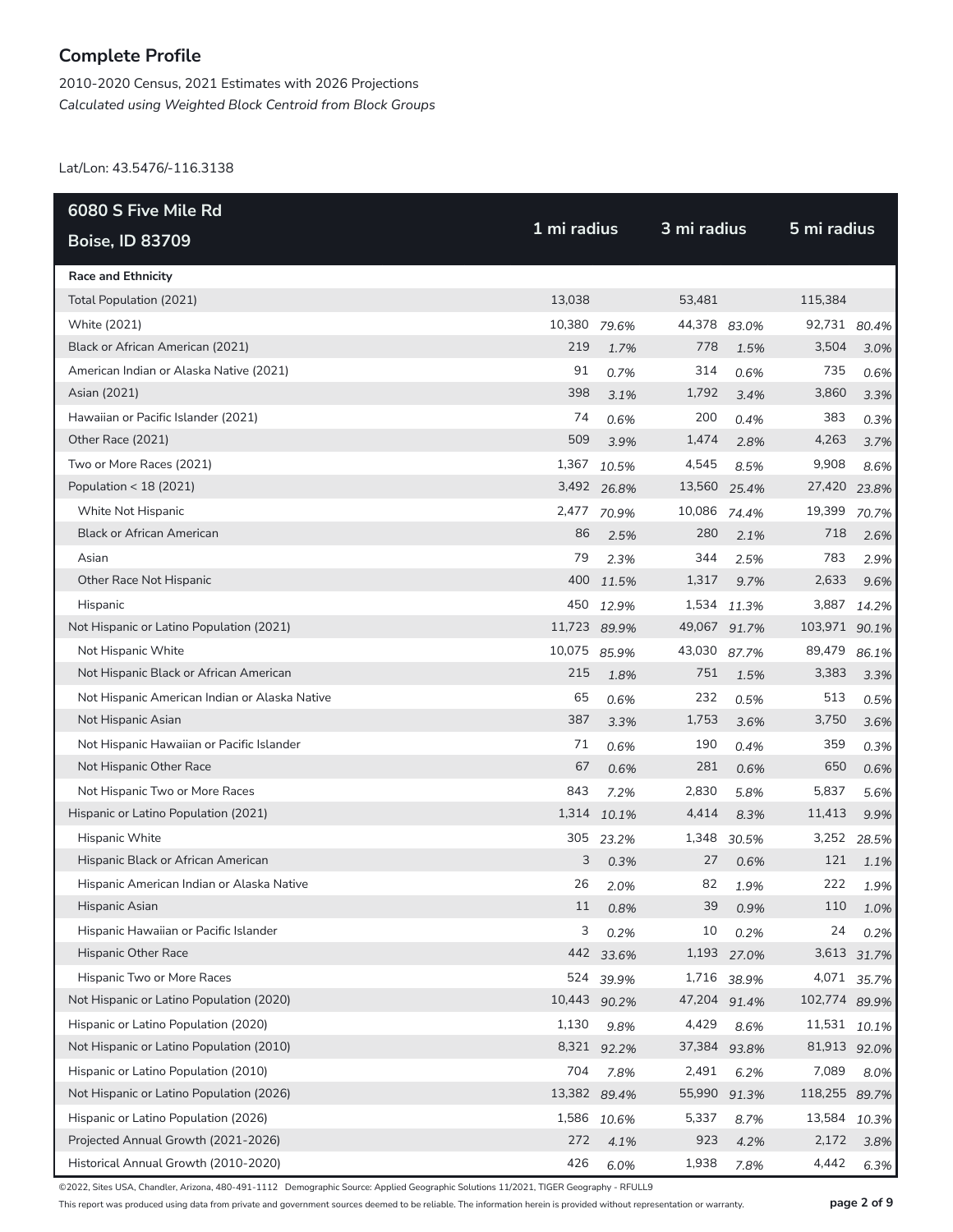2010-2020 Census, 2021 Estimates with 2026 Projections *Calculated using Weighted Block Centroid from Block Groups*

Lat/Lon: 43.5476/-116.3138

| 6080 S Five Mile Rd                      |            |              |                | 3 mi radius  |                |              |
|------------------------------------------|------------|--------------|----------------|--------------|----------------|--------------|
| <b>Boise, ID 83709</b>                   |            | 1 mi radius  |                |              | 5 mi radius    |              |
| <b>Total Age Distribution (2021)</b>     |            |              |                |              |                |              |
| <b>Total Population</b>                  | 13,038     |              | 53,481         |              | 115,384        |              |
| Age Under 5 Years                        | 1,079      | 8.3%         | 3,484          | 6.5%         | 7,061          | 6.1%         |
| Age 5 to 9 Years                         | 975        | 7.5%         | 3,756          | 7.0%         | 7,514          | 6.5%         |
| Age 10 to 14 Years                       | 929        | 7.1%         | 4,021          | 7.5%         | 8,118          | 7.0%         |
| Age 15 to 19 Years                       | 843        | 6.5%         | 3,619          | 6.8%         | 7,768          | 6.7%         |
| Age 20 to 24 Years                       | 802        | 6.2%         | 2,697          | 5.0%         | 6,955          | 6.0%         |
| Age 25 to 29 Years                       | 1,186      | 9.1%         | 3,677          | 6.9%         | 8,339          | 7.2%         |
| Age 30 to 34 Years                       | 1,292      | 9.9%         | 4,262          | 8.0%         | 8,811          | 7.6%         |
| Age 35 to 39 Years                       | 1,100      | 8.4%         | 4,123          | 7.7%         | 8,423          | 7.3%         |
| Age 40 to 44 Years                       | 819        | 6.3%         | 3,567          | 6.7%         | 7,516          | 6.5%         |
| Age 45 to 49 Years                       | 713        | 5.5%         | 3,248          | 6.1%         | 6,984          | 6.1%         |
| Age 50 to 54 Years                       | 713        | 5.5%         | 3,210          | 6.0%         | 6,746          | 5.8%         |
| Age 55 to 59 Years                       | 634        | 4.9%         | 3,221          | 6.0%         | 6,680          | 5.8%         |
| Age 60 to 64 Years                       | 644        | 4.9%         | 3,307          | 6.2%         | 6,873          | 6.0%         |
| Age 65 to 69 Years                       | 537        | 4.1%         | 2,788          | 5.2%         | 5,961          | 5.2%         |
| Age 70 to 74 Years                       | 380        | 2.9%         | 2,129          | 4.0%         | 4,812          | 4.2%         |
| Age 75 to 79 Years                       | 186        | 1.4%         | 1,181          | 2.2%         | 3,111          | 2.7%         |
| Age 80 to 84 Years                       | 125        | 1.0%         | 668            | 1.2%         | 1,816          | 1.6%         |
| Age 85 Years or Over                     | 81         | 0.6%         | 524            | 1.0%         | 1,896          | 1.6%         |
| Median Age                               | 31.8       |              | 36.1           |              | 36.4           |              |
| Age 19 Years or Less                     |            | 3,825 29.3%  | 14,880 27.8%   |              | 30,461 26.4%   |              |
| Age 20 to 64 Years                       |            | 7,903 60.6%  | 31,312 58.5%   |              | 67,328 58.4%   |              |
| Age 65 Years or Over                     |            | 1,309 10.0%  |                | 7,288 13.6%  | 17,596 15.2%   |              |
| Female Age Distribution (2021)           |            |              |                |              |                |              |
| Female Population                        |            | 6,526 50.1%  | 26,619 49.8%   |              | 57,423 49.8%   |              |
| Age Under 5 Years                        | 517        | 7.9%         | 1,685          | 6.3%         | 3,407          | 5.9%         |
| Age 5 to 9 Years                         | 469        | 7.2%         | 1,786          | 6.7%         | 3,551          | 6.2%         |
| Age 10 to 14 Years                       | 445        | 6.8%         | 1,959          | 7.4%         | 4,012          | 7.0%         |
| Age 15 to 19 Years                       | 407        | 6.2%         | 1,695          | 6.4%         | 3,747          | 6.5%         |
| Age 20 to 24 Years                       | 399        | 6.1%         | 1,321          | 5.0%         | 3,383          | 5.9%         |
| Age 25 to 29 Years                       | 623        | 9.6%         | 1,823          | 6.8%         | 3,937          | 6.9%         |
| Age 30 to 34 Years                       | 631        | 9.7%         | 2,095          | 7.9%         | 4,282          | 7.5%         |
| Age 35 to 39 Years                       |            | 526 8.1%     | 2,039          | 7.7%         | 4,097          | 7.1%         |
| Age 40 to 44 Years                       | 391        | 6.0%         | 1,775          | 6.7%         | 3,671          | 6.4%         |
| Age 45 to 49 Years                       | 353        | 5.4%         | 1,602          | 6.0%         | 3,391          | 5.9%         |
| Age 50 to 54 Years                       | 375<br>345 | 5.7%         | 1,677          | 6.3%         | 3,509          | 6.1%         |
| Age 55 to 59 Years                       | 351        | 5.3%<br>5.4% | 1,651          | 6.2%         | 3,407          | 5.9%         |
| Age 60 to 64 Years<br>Age 65 to 69 Years | 278        |              | 1,712          | 6.4%         | 3,518          | 6.1%         |
| Age 70 to 74 Years                       | 184        | 4.3%<br>2.8% | 1,412<br>1,023 | 5.3%<br>3.8% | 3,083<br>2,399 | 5.4%<br>4.2% |
| Age 75 to 79 Years                       | 101        | 1.5%         | 627            | 2.4%         | 1,696          | 3.0%         |
| Age 80 to 84 Years                       | 84         | 1.3%         | 411            | 1.5%         | 1,107          | 1.9%         |
| Age 85 Years or Over                     | 48         | 0.7%         | 325            | 1.2%         | 1,228          | 2.1%         |
| Female Median Age                        | 32.4       |              | 36.9           |              | 37.5           |              |
| Age 19 Years or Less                     |            | 1,837 28.1%  |                | 7,125 26.8%  | 14,716 25.6%   |              |
| Age 20 to 64 Years                       |            | 3,995 61.2%  | 15,696 59.0%   |              | 33,195 57.8%   |              |
| Age 65 Years or Over                     |            | 695 10.6%    |                | 3,798 14.3%  |                | 9,512 16.6%  |

©2022, Sites USA, Chandler, Arizona, 480-491-1112 Demographic Source: Applied Geographic Solutions 11/2021, TIGER Geography - RFULL9

This report was produced using data from private and government sources deemed to be reliable. The information herein is provided without representation or warranty. **page 3 of 9**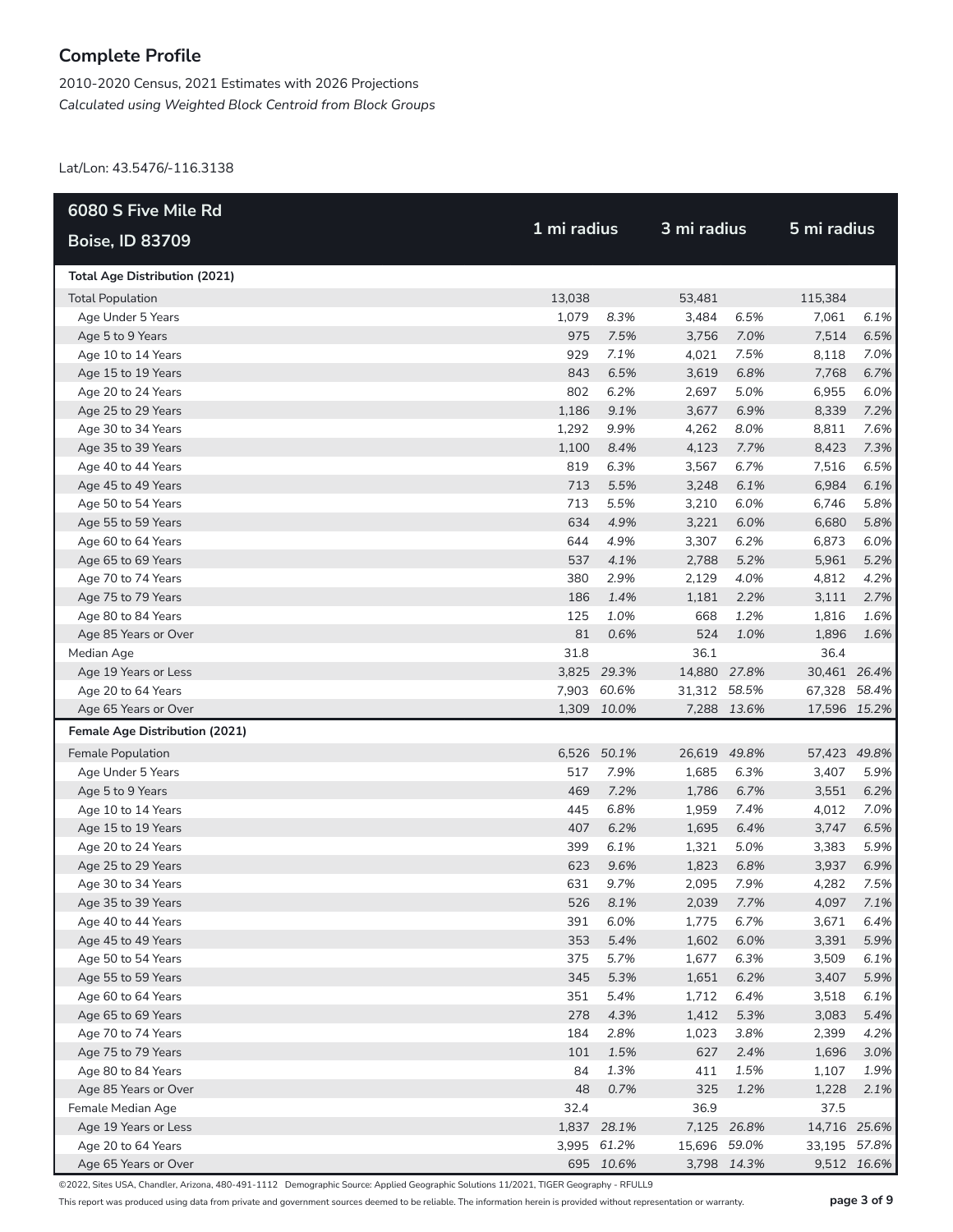2010-2020 Census, 2021 Estimates with 2026 Projections *Calculated using Weighted Block Centroid from Block Groups*

Lat/Lon: 43.5476/-116.3138

| 6080 S Five Mile Rd          |             |             |              |             | 5 mi radius  |             |  |
|------------------------------|-------------|-------------|--------------|-------------|--------------|-------------|--|
| <b>Boise, ID 83709</b>       | 1 mi radius |             | 3 mi radius  |             |              |             |  |
| Male Age Distribution (2021) |             |             |              |             |              |             |  |
| Male Population              |             | 6,511 49.9% | 26,863 50.2% |             | 57,961 50.2% |             |  |
| Age Under 5 Years            | 562         | 8.6%        | 1,799        | 6.7%        | 3,654        | 6.3%        |  |
| Age 5 to 9 Years             | 506         | 7.8%        | 1,970        | 7.3%        | 3,963        | 6.8%        |  |
| Age 10 to 14 Years           | 484         | 7.4%        | 2,062        | 7.7%        | 4,106        | 7.1%        |  |
| Age 15 to 19 Years           | 436         | 6.7%        | 1,924        | 7.2%        | 4,021        | 6.9%        |  |
| Age 20 to 24 Years           | 403         | 6.2%        | 1,376        | 5.1%        | 3,572        | 6.2%        |  |
| Age 25 to 29 Years           | 563         | 8.6%        | 1,854        | 6.9%        | 4,401        | 7.6%        |  |
| Age 30 to 34 Years           |             | 661 10.2%   | 2,167        | 8.1%        | 4,529        | 7.8%        |  |
| Age 35 to 39 Years           | 573         | 8.8%        | 2,084        | 7.8%        | 4,326        | 7.5%        |  |
| Age 40 to 44 Years           | 428         | 6.6%        | 1,792        | 6.7%        | 3,845        | 6.6%        |  |
| Age 45 to 49 Years           | 360         | 5.5%        | 1,646        | 6.1%        | 3,593        | 6.2%        |  |
| Age 50 to 54 Years           | 338         | 5.2%        | 1,533        | 5.7%        | 3,236        | 5.6%        |  |
| Age 55 to 59 Years           | 289         | 4.4%        | 1,570        | 5.8%        | 3,274        | 5.6%        |  |
| Age 60 to 64 Years           | 294         | 4.5%        | 1,595        | 5.9%        | 3,356        | 5.8%        |  |
| Age 65 to 69 Years           | 259         | 4.0%        | 1,376        | 5.1%        | 2,878        | 5.0%        |  |
| Age 70 to 74 Years           | 196         | 3.0%        | 1,106        | 4.1%        | 2,413        | 4.2%        |  |
| Age 75 to 79 Years           | 85          | 1.3%        | 554          | 2.1%        | 1,415        | 2.4%        |  |
| Age 80 to 84 Years           | 41          | 0.6%        | 256          | 1.0%        | 709          | 1.2%        |  |
| Age 85 Years or Over         | 33          | 0.5%        | 199          | 0.7%        | 668          | 1.2%        |  |
| Male Median Age              | 31.3        |             | 35.4         |             | 35.4         |             |  |
| Age 19 Years or Less         |             | 1,988 30.5% |              | 7,756 28.9% | 15,745 27.2% |             |  |
| Age 20 to 64 Years           | 3,909       | 60.0%       | 15,616 58.1% |             | 34,133 58.9% |             |  |
| Age 65 Years or Over         | 614         | 9.4%        |              | 3,490 13.0% |              | 8,083 13.9% |  |
| Males per 100 Females (2021) |             |             |              |             |              |             |  |
| <b>Overall Comparison</b>    | 100         |             | 101          |             | 101          |             |  |
| Age Under 5 Years            |             | 109 52.1%   |              | 107 51.6%   |              | 107 51.8%   |  |
| Age 5 to 9 Years             |             | 108 51.9%   | 110          | 52.5%       |              | 112 52.7%   |  |
| Age 10 to 14 Years           |             | 109 52.1%   |              | 105 51.3%   |              | 102 50.6%   |  |
| Age 15 to 19 Years           |             | 107 51.8%   |              | 114 53.2%   |              | 107 51.8%   |  |
| Age 20 to 24 Years           |             | 101 50.2%   |              | 104 51.0%   |              | 106 51.4%   |  |
| Age 25 to 29 Years           |             | 90 47.5%    |              | 102 50.4%   |              | 112 52.8%   |  |
| Age 30 to 34 Years           |             | 105 51.2%   |              | 103 50.8%   |              | 106 51.4%   |  |
| Age 35 to 39 Years           |             | 109 52.1%   |              | 102 50.5%   |              | 106 51.4%   |  |
| Age 40 to 44 Years           |             | 109 52.2%   |              | 101 50.2%   |              | 105 51.2%   |  |
| Age 45 to 49 Years           |             | 102 50.4%   |              | 103 50.7%   |              | 106 51.4%   |  |
| Age 50 to 54 Years           |             | 90 47.4%    |              | 91 47.8%    |              | 92 48.0%    |  |
| Age 55 to 59 Years           |             | 84 45.6%    |              | 95 48.7%    |              | 96 49.0%    |  |
| Age 60 to 64 Years           |             | 84 45.6%    |              | 93 48.2%    |              | 95 48.8%    |  |
| Age 65 to 69 Years           |             | 93 48.2%    |              | 97 49.3%    |              | 93 48.3%    |  |
| Age 70 to 74 Years           |             | 107 51.6%   | 108          | 52.0%       |              | 101 50.1%   |  |
| Age 75 to 79 Years           |             | 84 45.8%    |              | 88 46.9%    |              | 83 45.5%    |  |
| Age 80 to 84 Years           |             | 49 33.1%    |              | 62 38.4%    |              | 64 39.0%    |  |
| Age 85 Years or Over         |             | 69 40.7%    |              | 61 37.9%    |              | 54 35.2%    |  |
| Age 19 Years or Less         |             | 108 52.0%   |              | 109 52.1%   |              | 107 51.7%   |  |
| Age 20 to 39 Years           |             | 101 50.2%   |              | 103 50.7%   |              | 107 51.7%   |  |
| Age 40 to 64 Years           |             | 94 48.5%    |              | 97 49.2%    | 99           | 49.7%       |  |
| Age 65 Years or Over         |             | 88 46.9%    |              | 92 47.9%    |              | 85 45.9%    |  |

©2022, Sites USA, Chandler, Arizona, 480-491-1112 Demographic Source: Applied Geographic Solutions 11/2021, TIGER Geography - RFULL9

This report was produced using data from private and government sources deemed to be reliable. The information herein is provided without representation or warranty. **page 4 of 9**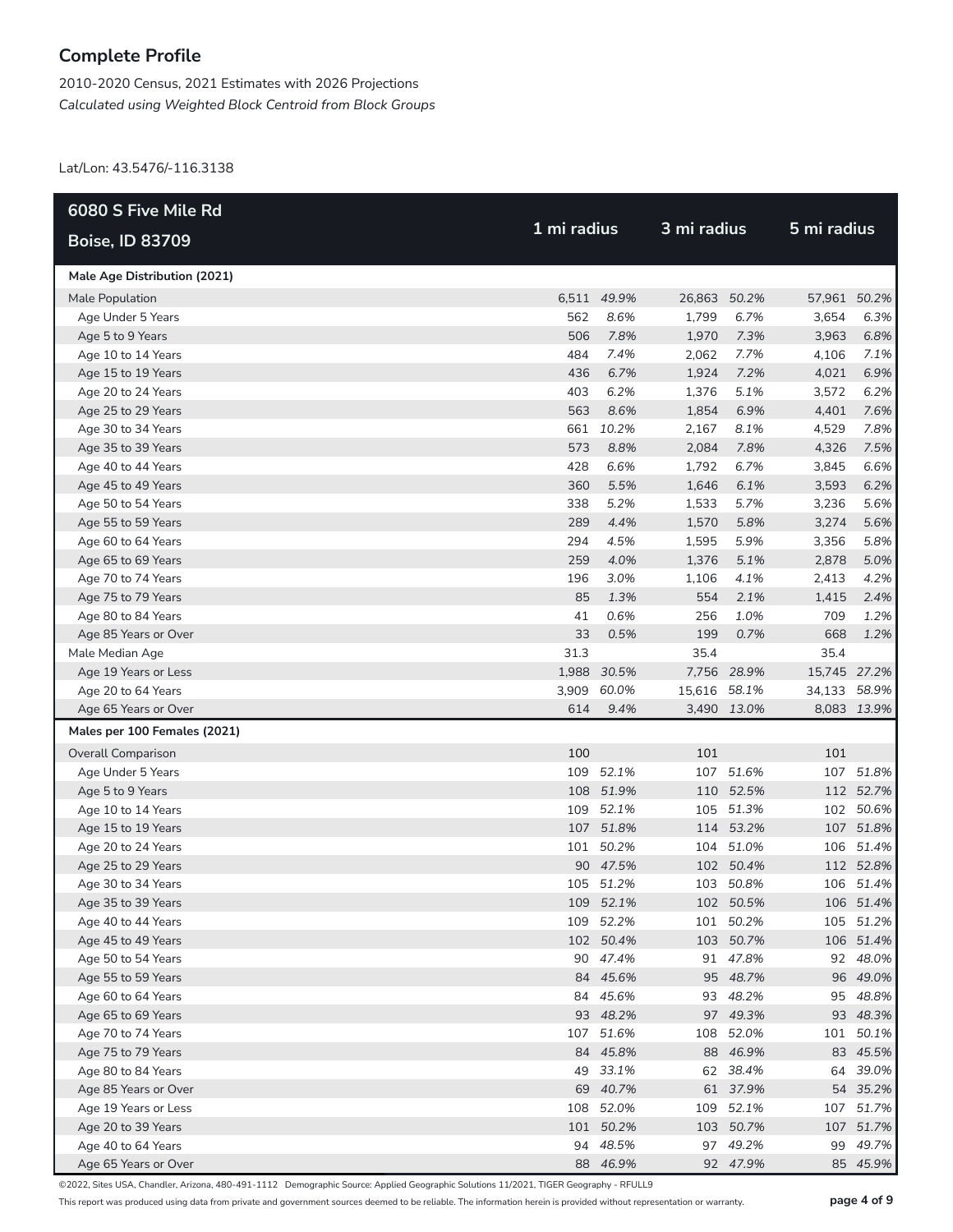2010-2020 Census, 2021 Estimates with 2026 Projections *Calculated using Weighted Block Centroid from Block Groups*

Lat/Lon: 43.5476/-116.3138

| 6080 S Five Mile Rd                          |              |             |              |             |              |             |
|----------------------------------------------|--------------|-------------|--------------|-------------|--------------|-------------|
| <b>Boise, ID 83709</b>                       | 1 mi radius  |             | 3 mi radius  |             | 5 mi radius  |             |
| Household Type (2021)                        |              |             |              |             |              |             |
| <b>Total Households</b>                      | 4,522        |             | 18,661       |             | 41,767       |             |
| Households with Children                     |              | 1,945 43.0% |              | 7,413 39.7% | 15,090 36.1% |             |
| Average Household Size                       | 2.9          |             | 2.9          |             | 2.7          |             |
| Household Density per Square Mile            | 1,440        |             | 660          |             | 532          |             |
| <b>Population Family</b>                     | 11,639 89.3% |             | 48,025 89.8% |             | 97,506 84.5% |             |
| Population Non-Family                        | 1,399        | 10.7%       | 5,281        | 9.9%        | 15,307 13.3% |             |
| <b>Population Group Quarters</b>             |              |             | 175          | 0.3%        | 2,570        | 2.2%        |
| <b>Family Households</b>                     |              | 3,509 77.6% | 14,773 79.2% |             | 30,264 72.5% |             |
| Married Couple Households                    |              | 2,792 79.6% | 12,220 82.7% |             | 23,900 79.0% |             |
| Other Family Households with Children        |              | 717 20.4%   |              | 2,553 17.3% |              | 6,364 21.0% |
| Family Households with Children              |              | 1,925 54.9% |              | 7,319 49.5% | 14,893 49.2% |             |
| Married Couple with Children                 |              | 1,427 74.1% |              | 5,587 76.3% | 10,695 71.8% |             |
| Other Family Households with Children        |              | 499 25.9%   |              | 1,732 23.7% |              | 4,198 28.2% |
| Family Households No Children                |              | 1,584 45.1% |              | 7,454 50.5% | 15,371 50.8% |             |
| Married Couple No Children                   |              | 1,365 86.2% |              | 6,633 89.0% | 13,205 85.9% |             |
| Other Family Households No Children          |              | 219 13.8%   |              | 821 11.0%   |              | 2,166 14.1% |
| Non-Family Households                        |              | 1,013 22.4% |              | 3,888 20.8% | 11,503 27.5% |             |
| Non-Family Households with Children          | 20           | 2.0%        | 94           | 2.4%        | 197          | 1.7%        |
| Non-Family Households No Children            |              | 993 98.0%   |              | 3,794 97.6% | 11,306 98.3% |             |
| Average Family Household Size                | 3.3          |             | 3.3          |             | 3.2          |             |
| Average Family Income                        | \$99,308     |             | \$103,422    |             | \$96,708     |             |
| Median Family Income                         | \$87,993     |             | \$92,626     |             | \$89,584     |             |
| Average Non-Family Household Size            | 1.4          |             | 1.4          |             | 1.3          |             |
| Marital Status (2021)                        |              |             |              |             |              |             |
| Population Age 15 Years or Over              | 10,055       |             | 42,220       |             | 92,691       |             |
| Never Married                                |              | 2,330 23.2% | 10,221 24.2% |             | 24,362 26.3% |             |
| <b>Currently Married</b>                     |              | 5,840 58.1% | 23,861 56.5% |             | 48,700 52.5% |             |
| <b>Previously Married</b>                    | 1,885        | 18.7%       |              | 8,138 19.3% | 19,629       | 21.2%       |
| Separated                                    |              | 384 20.4%   |              | 1,771 21.8% |              | 3,716 18.9% |
| Widowed                                      |              | 297 15.8%   |              | 1,620 19.9% |              | 3,977 20.3% |
| <b>Divorced</b>                              |              | 1,203 63.8% |              | 4,748 58.3% | 11,935 60.8% |             |
| <b>Educational Attainment (2021)</b>         |              |             |              |             |              |             |
| Adult Population Age 25 Years or Over        | 8,411        |             | 35,904       |             | 77,968       |             |
| Elementary (Grade Level 0 to 8)              | 136          | 1.6%        | 578          | 1.6%        | 1,426        | 1.8%        |
| Some High School (Grade Level 9 to 11)       | 272          | 3.2%        | 1,244        | 3.5%        | 3,010        | 3.9%        |
| High School Graduate                         |              | 1,873 22.3% |              | 8,471 23.6% | 19,590       | 25.1%       |
| Some College                                 |              | 1,894 22.5% |              | 8,408 23.4% | 19,046 24.4% |             |
| Associate Degree Only                        |              | 1,093 13.0% |              | 3,923 10.9% | 8,266        | 10.6%       |
| <b>Bachelor Degree Only</b>                  |              | 2,447 29.1% |              | 9,633 26.8% | 19,146 24.6% |             |
| Graduate Degree                              | 696          | 8.3%        |              | 3,646 10.2% | 7,483        | 9.6%        |
| Any College (Some College or Higher)         |              | 6,129 72.9% | 25,610 71.3% |             | 53,941 69.2% |             |
| College Degree + (Bachelor Degree or Higher) |              | 3,143 37.4% | 13,279 37.0% |             | 26,629       | 34.2%       |

©2022, Sites USA, Chandler, Arizona, 480-491-1112 Demographic Source: Applied Geographic Solutions 11/2021, TIGER Geography - RFULL9

This report was produced using data from private and government sources deemed to be reliable. The information herein is provided without representation or warranty. **page 5 of 9**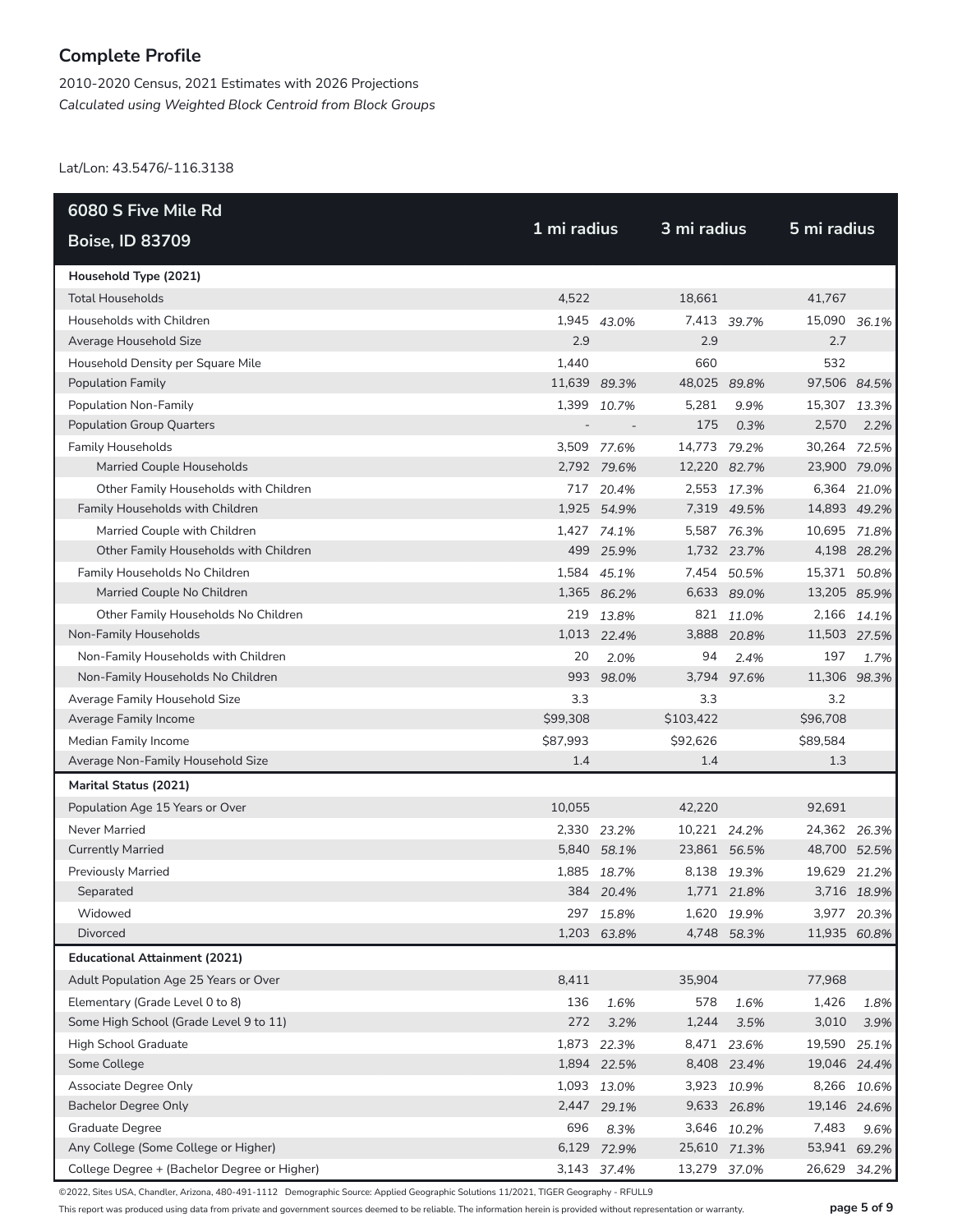2010-2020 Census, 2021 Estimates with 2026 Projections *Calculated using Weighted Block Centroid from Block Groups*

Lat/Lon: 43.5476/-116.3138

| 6080 S Five Mile Rd                            |             |             |              |             |              |             |
|------------------------------------------------|-------------|-------------|--------------|-------------|--------------|-------------|
| <b>Boise, ID 83709</b>                         | 1 mi radius |             | 3 mi radius  |             | 5 mi radius  |             |
| Housing                                        |             |             |              |             |              |             |
| Total Housing Units (2021)                     | 4,707       |             | 19,226       |             | 43,546       |             |
| Total Housing Units (2020)                     | 4,159       |             | 18,543       |             | 43,020       |             |
| Historical Annual Growth (2020-2021)           | 547         |             | 684          |             | 526          |             |
| Housing Units Occupied (2021)                  |             | 4,522 96.1% | 18,661 97.1% |             | 41,767 95.9% |             |
| Housing Units Owner-Occupied                   |             | 3,777 83.5% | 15,624 83.7% |             | 30,735 73.6% |             |
| Housing Units Renter-Occupied                  |             | 746 16.5%   |              | 3,036 16.3% | 11,032 26.4% |             |
| Housing Units Vacant (2021)                    | 184         | 3.9%        | 566          | 2.9%        | 1,779        | 4.1%        |
| Household Size (2021)                          |             |             |              |             |              |             |
| <b>Total Households</b>                        | 4,522       |             | 18,661       |             | 41,767       |             |
| 1 Person Households                            |             | 728 16.1%   |              | 2,875 15.4% |              | 8,735 20.9% |
| 2 Person Households                            |             | 1,547 34.2% |              | 6,849 36.7% | 14,965 35.8% |             |
| 3 Person Households                            |             | 831 18.4%   |              | 3,238 17.4% |              | 6,783 16.2% |
| 4 Person Households                            |             | 794 17.6%   |              | 3,152 16.9% |              | 6,159 14.7% |
| 5 Person Households                            | 344         | 7.6%        | 1,433        | 7.7%        | 2,905        | 7.0%        |
| 6 Person Households                            | 167         | 3.7%        | 696          | 3.7%        | 1,391        | 3.3%        |
| 7 or More Person Households                    | 111         | 2.5%        | 417          | 2.2%        | 829          | 2.0%        |
| Household Income Distribution (2021)           |             |             |              |             |              |             |
| HH Income \$200,000 or More                    | 212         | 4.7%        | 1,331        | 7.1%        | 2,587        | 6.2%        |
| HH Income \$150,000 to \$199,999               | 327         | 7.2%        | 1,383        | 7.4%        | 2,803        | 6.7%        |
| HH Income \$125,000 to \$149,999               | 364         | 8.1%        | 1,711        | 9.2%        | 3,347        | 8.0%        |
| HH Income \$100,000 to \$124,999               |             | 602 13.3%   | 2,373        | 12.7%       | 4,560        | 10.9%       |
| HH Income \$75,000 to \$99,999                 |             | 939 20.8%   |              | 3,773 20.2% |              | 7,713 18.5% |
| HH Income \$50,000 to \$74,999                 |             | 1,130 25.0% |              | 3,820 20.5% |              | 8,621 20.6% |
| HH Income \$35,000 to \$49,999                 | 339         | 7.5%        | 1,785        | 9.6%        |              | 4,366 10.5% |
| HH Income \$25,000 to \$34,999                 | 193         | 4.3%        | 925          | 5.0%        | 2,668        | 6.4%        |
| HH Income \$15,000 to \$24,999                 | 192         | 4.2%        | 718          | 3.8%        | 2,428        | 5.8%        |
| HH Income \$10,000 to \$14,999                 | 49          | 1.1%        | 158          | 0.8%        | 730          | 1.7%        |
| HH Income Under \$10,000                       | 175         | 3.9%        | 684          | 3.7%        | 1,945        | 4.7%        |
| Household Vehicles (2021)                      |             |             |              |             |              |             |
| Households 0 Vehicles Available                | 55          | 1.2%        | 374          | 2.0%        | 1,532        | 3.7%        |
| Households 1 Vehicle Available                 |             | 1,124 24.9% |              | 4,428 23.7% | 12,265 29.4% |             |
| Households 2 Vehicles Available                |             | 2,011 44.5% |              | 7,904 42.4% | 16,502 39.5% |             |
| Households 3 or More Vehicles Available        |             | 1,332 29.5% |              | 5,955 31.9% | 11,468 27.5% |             |
| Total Vehicles Available                       | 9,674       |             | 40,794       |             | 84,944       |             |
| Average Vehicles per Household                 | 2.1         |             | 2.2          |             | 2.0          |             |
| Owner-Occupied Household Vehicles              |             | 8,325 86.1% | 35,533 87.1% |             | 68,368 80.5% |             |
| Average Vehicles per Owner-Occupied Household  | 2.2         |             | 2.3          |             | 2.2          |             |
| Renter-Occupied Household Vehicles             |             | 1,349 13.9% |              | 5,261 12.9% | 16,576 19.5% |             |
| Average Vehicles per Renter-Occupied Household | 1.8         |             | 1.7          |             | 1.5          |             |
| Travel Time (2021)                             |             |             |              |             |              |             |
| Worker Base Age 16 years or Over               | 6,614       |             | 27,365       |             | 58,862       |             |
| Travel to Work in 14 Minutes or Less           |             | 823 12.4%   |              | 4,632 16.9% | 14,179 24.1% |             |
| Travel to Work in 15 to 29 Minutes             |             | 3,336 50.4% | 13,897 50.8% |             | 28,401 48.3% |             |
| Travel to Work in 30 to 59 Minutes             |             | 1,632 24.7% |              | 5,757 21.0% | 10,311 17.5% |             |
| Travel to Work in 60 Minutes or More           | 311         | 4.7%        | 875          | 3.2%        | 1,527        | 2.6%        |
| Work at Home                                   | 511         | 7.7%        | 2,205        | 8.1%        | 4,445        | 7.6%        |
| Average Minutes Travel to Work                 | 23.3        |             | 21.7         |             | 20.0         |             |

©2022, Sites USA, Chandler, Arizona, 480-491-1112 Demographic Source: Applied Geographic Solutions 11/2021, TIGER Geography - RFULL9

This report was produced using data from private and government sources deemed to be reliable. The information herein is provided without representation or warranty. **page 6 of 9**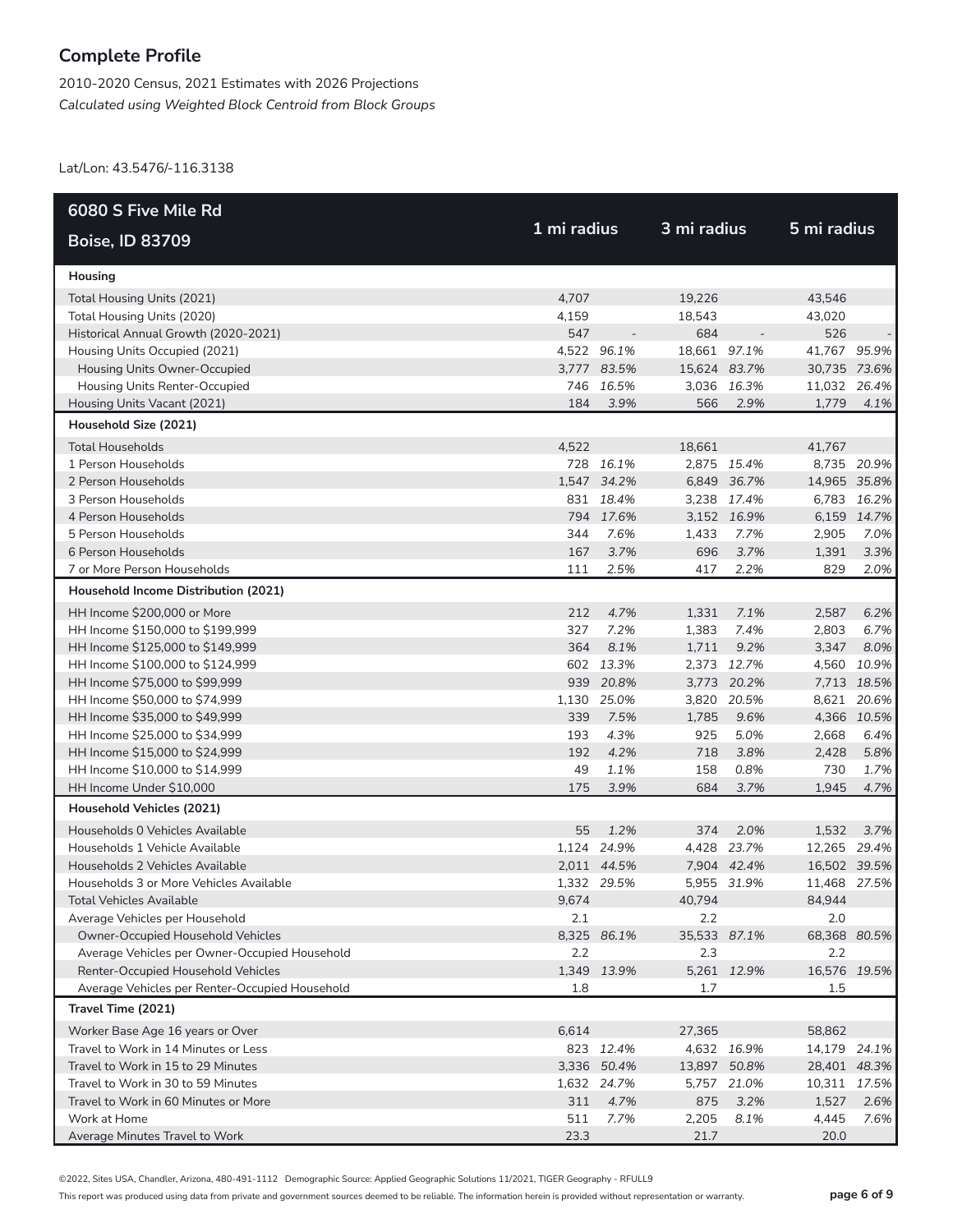2010-2020 Census, 2021 Estimates with 2026 Projections *Calculated using Weighted Block Centroid from Block Groups*

Lat/Lon: 43.5476/-116.3138

| 6080 S Five Mile Rd                            |             |             |              |             |              |             |
|------------------------------------------------|-------------|-------------|--------------|-------------|--------------|-------------|
| <b>Boise, ID 83709</b>                         | 1 mi radius |             | 3 mi radius  |             | 5 mi radius  |             |
| Transportation To Work (2021)                  |             |             |              |             |              |             |
| Worker Base Age 16 years or Over               | 6,614       |             | 27,365       |             | 58,862       |             |
| Drive to Work Alone                            |             | 5,586 84.5% | 22,901 83.7% |             | 48,282 82.0% |             |
| Drive to Work in Carpool                       | 387         | 5.9%        | 1,704        | 6.2%        | 4,068        | 6.9%        |
| Travel to Work by Public Transportation        | 7           | 0.1%        | 39           | 0.1%        | 196          | 0.3%        |
| Drive to Work on Motorcycle                    | 24          | 0.4%        | 65           | 0.2%        | 117          | 0.2%        |
| Bicycle to Work                                | 23          | 0.3%        | 85           | 0.3%        | 472          | 0.8%        |
| Walk to Work                                   | 44          | 0.7%        | 258          | 0.9%        | 1,019        | 1.7%        |
| <b>Other Means</b>                             | 32          | 0.5%        | 108          | 0.4%        | 264          | 0.4%        |
| Work at Home                                   | 511         | 7.7%        | 2,205        | 8.1%        | 4,445        | 7.6%        |
| Daytime Demographics (2021)                    |             |             |              |             |              |             |
| <b>Total Businesses</b>                        | 147         |             | 771          |             | 4,825        |             |
| <b>Total Employees</b>                         | 863         |             | 6,332        |             | 53,200       |             |
| <b>Company Headquarter Businesses</b>          | 3           | 2.2%        | 28           | 3.6%        | 249          | 5.2%        |
| <b>Company Headquarter Employees</b>           | 15          | 1.8%        | 1,095        | 17.3%       | 8,466        | 15.9%       |
| <b>Employee Population per Business</b>        |             | 5.9 to 1    |              | 8.2 to 1    | 11.0 to 1    |             |
| <b>Residential Population per Business</b>     | 88.5 to 1   |             | 69.4 to 1    |             | 23.9 to 1    |             |
| Adj. Daytime Demographics Age 16 Years or Over | 3,981       |             | 20,050       |             | 84,846       |             |
| <b>Labor Force</b>                             |             |             |              |             |              |             |
| Labor Population Age 16 Years or Over (2021)   | 9,878       |             | 41,434       |             | 91,095       |             |
| Labor Force Total Males (2021)                 |             | 4,879 49.4% | 20,631 49.8% |             | 45,434 49.9% |             |
| Male Civilian Employed                         |             | 3,517 72.1% | 14,591 70.7% |             | 31,318 68.9% |             |
| Male Civilian Unemployed                       | 131         | 2.7%        | 605          | 2.9%        | 1,475        | 3.2%        |
| Males in Armed Forces                          | 109         | 2.2%        | 269          | 1.3%        | 478          | 1.1%        |
| Males Not in Labor Force                       |             | 1,122 23.0% | 5,166        | 25.0%       | 12,163       | 26.8%       |
| Labor Force Total Females (2021)               | 4,999       | 50.6%       | 20,803       | 50.2%       | 45,660 50.1% |             |
| Female Civilian Employed                       | 3,097       | 62.0%       | 12,773       | 61.4%       | 27,545       | 60.3%       |
| Female Civilian Unemployed                     | 111         | 2.2%        | 412          | 2.0%        | 947          | 2.1%        |
| Females in Armed Forces                        | 38          | 0.8%        | 83           | 0.4%        | 108          | 0.2%        |
| Females Not in Labor Force                     |             | 1,754 35.1% | 7,536        | 36.2%       | 17,061 37.4% |             |
| Unemployment Rate                              | 242         | 2.5%        | 1,017        | 2.5%        | 2,422        | 2.7%        |
| Occupation (2021)                              |             |             |              |             |              |             |
| Occupation Population Age 16 Years or Over     | 6,614       |             | 27,365       |             | 58,862       |             |
| <b>Occupation Total Males</b>                  |             | 3,517 53.2% | 14,591 53.3% |             | 31,318 53.2% |             |
| <b>Occupation Total Females</b>                |             | 3,097 46.8% | 12,773 46.7% |             | 27,545 46.8% |             |
| Management, Business, Financial Operations     |             | 1,163 17.6% |              | 4,872 17.8% | 10,086 17.1% |             |
| Professional, Related                          |             | 1,632 24.7% |              | 7,159 26.2% | 14,211 24.1% |             |
| Service                                        |             | 1,061 16.0% |              | 3,718 13.6% |              | 8,333 14.2% |
| Sales, Office                                  |             | 1,434 21.7% |              | 6,211 22.7% | 14,052 23.9% |             |
| Farming, Fishing, Forestry                     | 23          | 0.3%        | 87           | 0.3%        | 215          | 0.4%        |
| Construction, Extraction, Maintenance          | 557         | 8.4%        | 2,103        | 7.7%        | 4,666        | 7.9%        |
| Production, Transport, Material Moving         |             | 743 11.2%   |              | 3,215 11.7% |              | 7,299 12.4% |
| <b>White Collar Workers</b>                    |             | 4,230 64.0% | 18,242 66.7% |             | 38,349 65.2% |             |
| <b>Blue Collar Workers</b>                     |             | 2,384 36.0% |              | 9,123 33.3% | 20,513 34.8% |             |

©2022, Sites USA, Chandler, Arizona, 480-491-1112 Demographic Source: Applied Geographic Solutions 11/2021, TIGER Geography - RFULL9

This report was produced using data from private and government sources deemed to be reliable. The information herein is provided without representation or warranty. **page 7 of 9**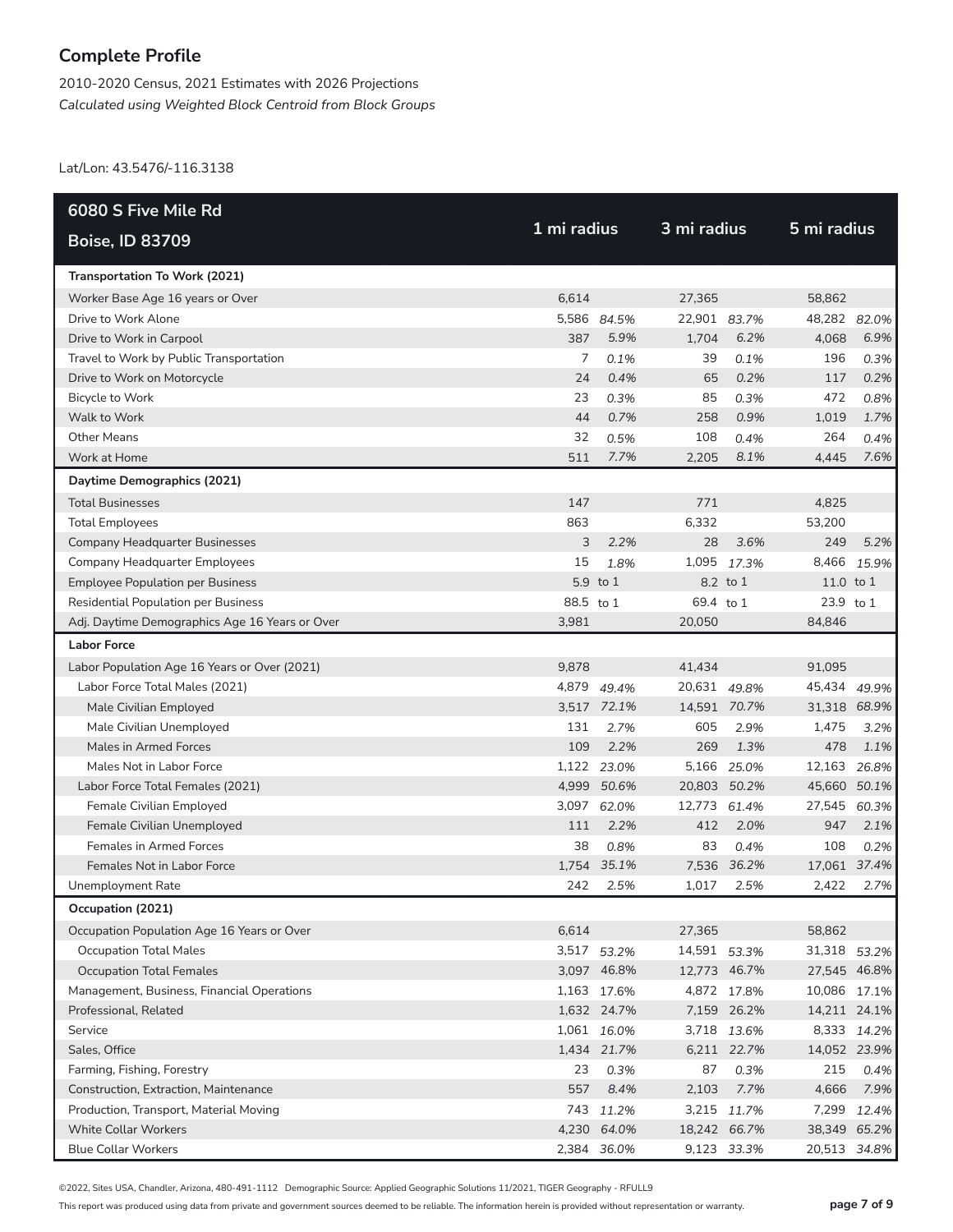2010-2020 Census, 2021 Estimates with 2026 Projections *Calculated using Weighted Block Centroid from Block Groups*

Lat/Lon: 43.5476/-116.3138

| 6080 S Five Mile Rd                  |                          |                          |                          |                          |                          |               |
|--------------------------------------|--------------------------|--------------------------|--------------------------|--------------------------|--------------------------|---------------|
| <b>Boise, ID 83709</b>               | 1 mi radius              |                          | 3 mi radius              |                          |                          | 5 mi radius   |
| Units In Structure (2021)            |                          |                          |                          |                          |                          |               |
| <b>Total Units</b>                   | 3,043                    |                          | 13,618                   |                          | 31,806                   |               |
| 1 Detached Unit                      |                          | 4,054 133.2%             |                          | 16,700 122.6%            |                          | 31,903 100.3% |
| 1 Attached Unit                      | 121                      | 4.0%                     | 488                      | 3.6%                     | 1,655                    | 5.2%          |
| 2 Units                              | 21                       | 0.7%                     | 67                       | 0.5%                     | 330                      | 1.0%          |
| 3 to 4 Units                         | 193                      | 6.3%                     | 560                      | 4.1%                     | 2,954                    | 9.3%          |
| 5 to 9 Units                         | 46                       | 1.5%                     | 198                      | 1.5%                     | 969                      | 3.0%          |
| 10 to 19 Units                       | 40                       | 1.3%                     | 199                      | 1.5%                     | 1,053                    | 3.3%          |
| 20 to 49 Units                       | 10                       | 0.3%                     | 115                      | 0.8%                     | 574                      | 1.8%          |
| 50 or More Units                     | 13                       | 0.4%                     | 140                      | 1.0%                     | 861                      | 2.7%          |
| Mobile Home or Trailer               | 23                       | 0.8%                     | 192                      | 1.4%                     | 1,461                    | 4.6%          |
| <b>Other Structure</b>               | $\overline{\phantom{a}}$ | $\overline{\phantom{a}}$ | 3                        | $\overline{\phantom{a}}$ | 8                        |               |
| Homes Built By Year (2021)           |                          |                          |                          |                          |                          |               |
| Homes Built 2014 or later            |                          | 716 15.2%                |                          | 2,812 14.6%              |                          | 5,998 13.8%   |
| Homes Built 2010 to 2013             |                          | 473 10.0%                | 1,360                    | 7.1%                     | 2,384                    | 5.5%          |
| Homes Built 2000 to 2009             |                          | 1,864 39.6%              |                          | 6,032 31.4%              | 10,049 23.1%             |               |
| Homes Built 1990 to 1999             | 279                      | 5.9%                     |                          | 2,253 11.7%              |                          | 7,580 17.4%   |
| Homes Built 1980 to 1989             | 170                      | 3.6%                     | 1,252                    | 6.5%                     | 3,205                    | 7.4%          |
| Homes Built 1970 to 1979             |                          | 796 16.9%                |                          | 3,905 20.3%              | 7,570                    | 17.4%         |
| Homes Built 1960 to 1969             | 109                      | 2.3%                     | 508                      | 2.6%                     | 2,154                    | 4.9%          |
| Homes Built 1950 to 1959             | 33                       | 0.7%                     | 140                      | 0.7%                     | 1,512                    | 3.5%          |
| Homes Built 1940 to 1949             | 22                       | 0.5%                     | 100                      | 0.5%                     | 564                      | 1.3%          |
| Homes Built Before 1939              | 60                       | 1.3%                     | 298                      | 1.6%                     | 750                      | 1.7%          |
| Median Age of Homes                  | $19.4$ yrs               |                          | $21.8$ yrs               |                          | 24.9 yrs                 |               |
| Home Values (2021)                   |                          |                          |                          |                          |                          |               |
| <b>Owner Specified Housing Units</b> | 3,777                    |                          | 15,624                   |                          | 30,735                   |               |
| Home Values \$1,000,000 or More      | 39                       | 1.0%                     | 183                      | 1.2%                     | 495                      | 1.6%          |
| Home Values \$750,000 to \$999,999   | 62                       | 1.6%                     | 187                      | 1.2%                     | 456                      | 1.5%          |
| Home Values \$500,000 to \$749,999   | 280                      | 7.4%                     | 1,137                    | 7.3%                     | 2,532                    | 8.2%          |
| Home Values \$400,000 to \$499,999   |                          | 396 10.5%                |                          | 1,825 11.7%              |                          | 3,716 12.1%   |
| Home Values \$300,000 to \$399,999   |                          | 1,153 30.5%              |                          | 5,173 33.1%              | 9,401                    | 30.6%         |
| Home Values \$250,000 to \$299,999   |                          | 827 21.9%                |                          | 3,405 21.8%              |                          | 6,298 20.5%   |
| Home Values \$200,000 to \$249,999   |                          | 582 15.4%                |                          | 2,204 14.1%              |                          | 4,151 13.5%   |
| Home Values \$175,000 to \$199,999   | 167                      | 4.4%                     | 584                      | 3.7%                     | 1,144                    | 3.7%          |
| Home Values \$150,000 to \$174,999   | 111                      | 2.9%                     | 340                      | 2.2%                     | 695                      | 2.3%          |
| Home Values \$125,000 to \$149,999   | 36                       | 1.0%                     | 100                      | 0.6%                     | 241                      | 0.8%          |
| Home Values \$100,000 to \$124,999   | 41                       | 1.1%                     | 138                      | 0.9%                     | 304                      | 1.0%          |
| Home Values \$90,000 to \$99,999     | $\overline{2}$           | $\overline{\phantom{a}}$ | $\overline{7}$           |                          | 17                       |               |
| Home Values \$80,000 to \$89,999     | 10                       | 0.3%                     | 28                       | 0.2%                     | 93                       | 0.3%          |
| Home Values \$70,000 to \$79,999     | $\overline{2}$           |                          | $\,$ 6                   |                          | 23                       |               |
| Home Values \$60,000 to \$69,999     | $\overline{\phantom{a}}$ | $\overline{\phantom{a}}$ | $\overline{\phantom{a}}$ | $\overline{a}$           | $\overline{\phantom{m}}$ |               |
| Home Values \$50,000 to \$59,999     | $\overline{7}$           | 0.2%                     | 40                       | 0.3%                     | 221                      | 0.7%          |
| Home Values \$35,000 to \$49,999     | 26                       | 0.7%                     | 88                       | 0.6%                     | 369                      | 1.2%          |
| Home Values \$25,000 to \$34,999     | 8                        | 0.2%                     | 43                       | 0.3%                     | 101                      | 0.3%          |
| Home Values \$10,000 to \$24,999     | 14                       | 0.4%                     | 72                       | 0.5%                     | 285                      | 0.9%          |
| Home Values Under \$10,000           | 14                       | 0.4%                     | 65                       | 0.4%                     | 192                      | 0.6%          |
| Owner-Occupied Median Home Value     | \$305,897                |                          | \$313,087                |                          | \$310,791                |               |
| Renter-Occupied Median Rent          | \$1,147                  |                          | \$1,129                  |                          | \$1,036                  |               |

©2022, Sites USA, Chandler, Arizona, 480-491-1112 Demographic Source: Applied Geographic Solutions 11/2021, TIGER Geography - RFULL9

This report was produced using data from private and government sources deemed to be reliable. The information herein is provided without representation or warranty. **page 8 of 9**